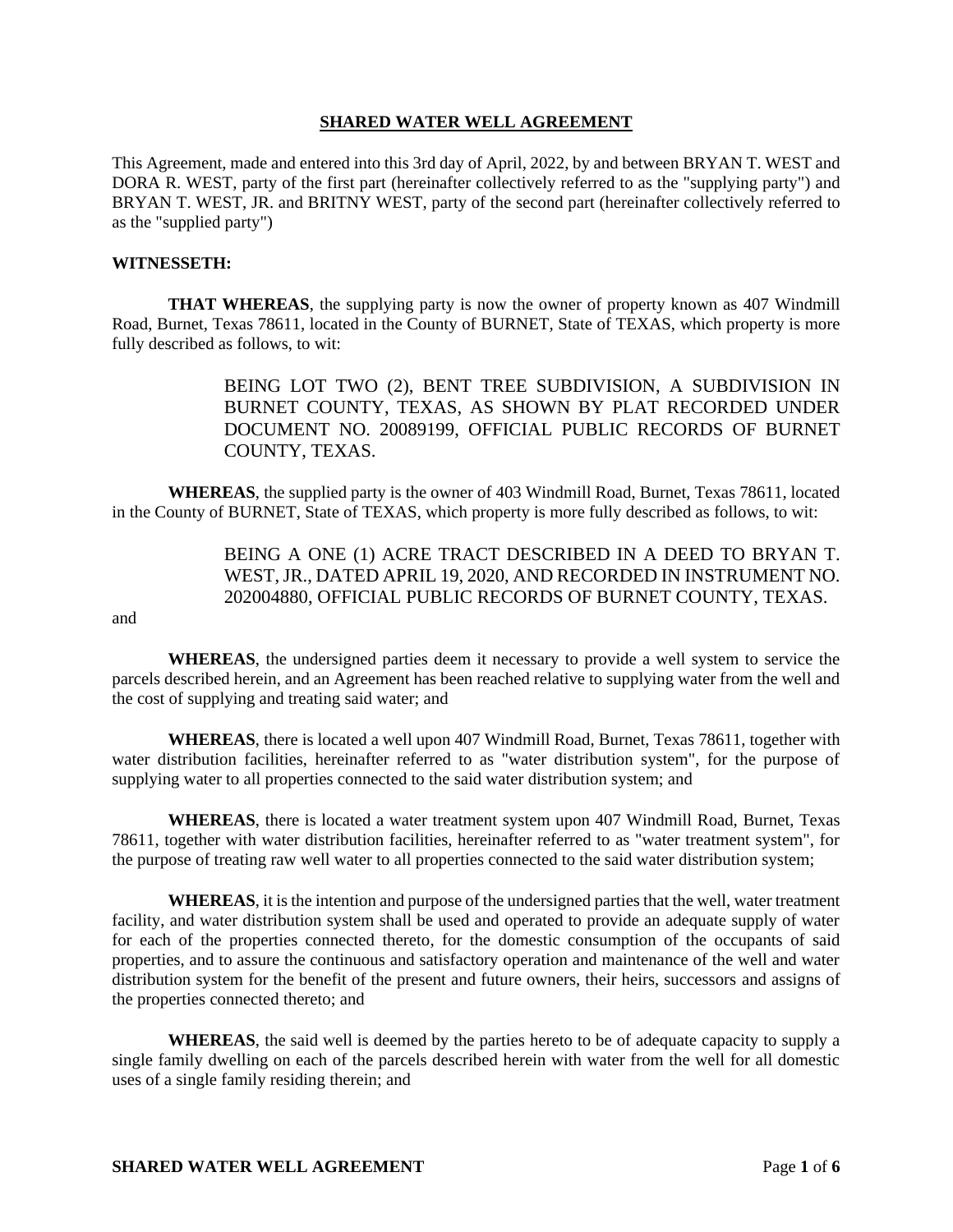**WHEREAS**, the United States of America, Rural Housing Services, will not finance or guarantee mortgage loans covering the separate properties and improvements thereon unless proper assurance is given by the parties as demonstrated by execution of this Agreement, that the water distribution system will have a continuous and satisfactory operation in accordance with the terms of this Agreement; and

**WHEREAS**, the water from the well and treatment system has undergone a water quality analysis from the State of TEXAS health authority and has been determined by the authority to supply safe and potable water; and

**WHEREAS**, the parties hereto desire to enter this Agreement for the purpose of reducing to writing their respective rights and obligations pertaining to said well, water treatment system, and water distribution system.

**NOW THEREFORE**, in consideration of the promises and covenants herein contained, it is agreed that the well and water distribution system situated 407 Windmill Road, Burnet, Texas 78611 and the water treatment system situated on 407 Windmill Road, Burnet, Texas 78611 shall be used by the parties to this Agreement, as well as by all future owners and occupants of said parcels, upon the following terms and conditions:

1. That until this Agreement is terminated, as hereinafter provided, the parties hereto, their heirs, successors and assigns, for the exclusive benefit of the respective parcels of real estate, and for the exclusive use of the household residing thereon, are hereby granted the right in common with the other parties to this Agreement, to draw water from the well located on 407 Windmill Road, Burnet, Texas 78611 for quotidian domestic use.

2. That the owners or residents of the dwellings located on 407 Windmill Road, Burnet, Texas 78611 and 403 Windmill Road, Burnet, Texas 78611, as of the date of this Agreement shall:

a. Pay or cause to be paid to the supplying party, an annual fee for this use of the well and water distribution system;

b. Pay or cause to be paid promptly, a proportionate share of all expenses for the operation and maintenance of the well and water distribution system that may become necessary. Each respective share shall be determined by dividing the amount of each expense by two, it being understood that the supplying party and the supplied party shall pay an amount equal to one half of the total of such necessary repair or replacement. Shared expenses include the cost of electricity for pumping, repairs and maintenance on said well and water distribution system.

3. That the cost of any removal or replacement of pre-existing site improvements on an individual parcel necessary for system operation, maintenance, replacement, improvements, inspection or testing, damaged as a result of repair of the well or water distribution system maintenance will be borne by the owner of the affected parcel, except that costs to remove and replace common boundary fencing or walls damaged as a result of repair shall be shared equally between or among parties so damaged.

4. That each of the parties hereby agrees that they will promptly repair, maintain and replace all water pipes or mains serving their respective dwellings.

5. That the consent of all parties to pay a proportionate share of costs shall be obtained prior to embarking upon expenditures for system maintenance, replacement or improvement, except in emergency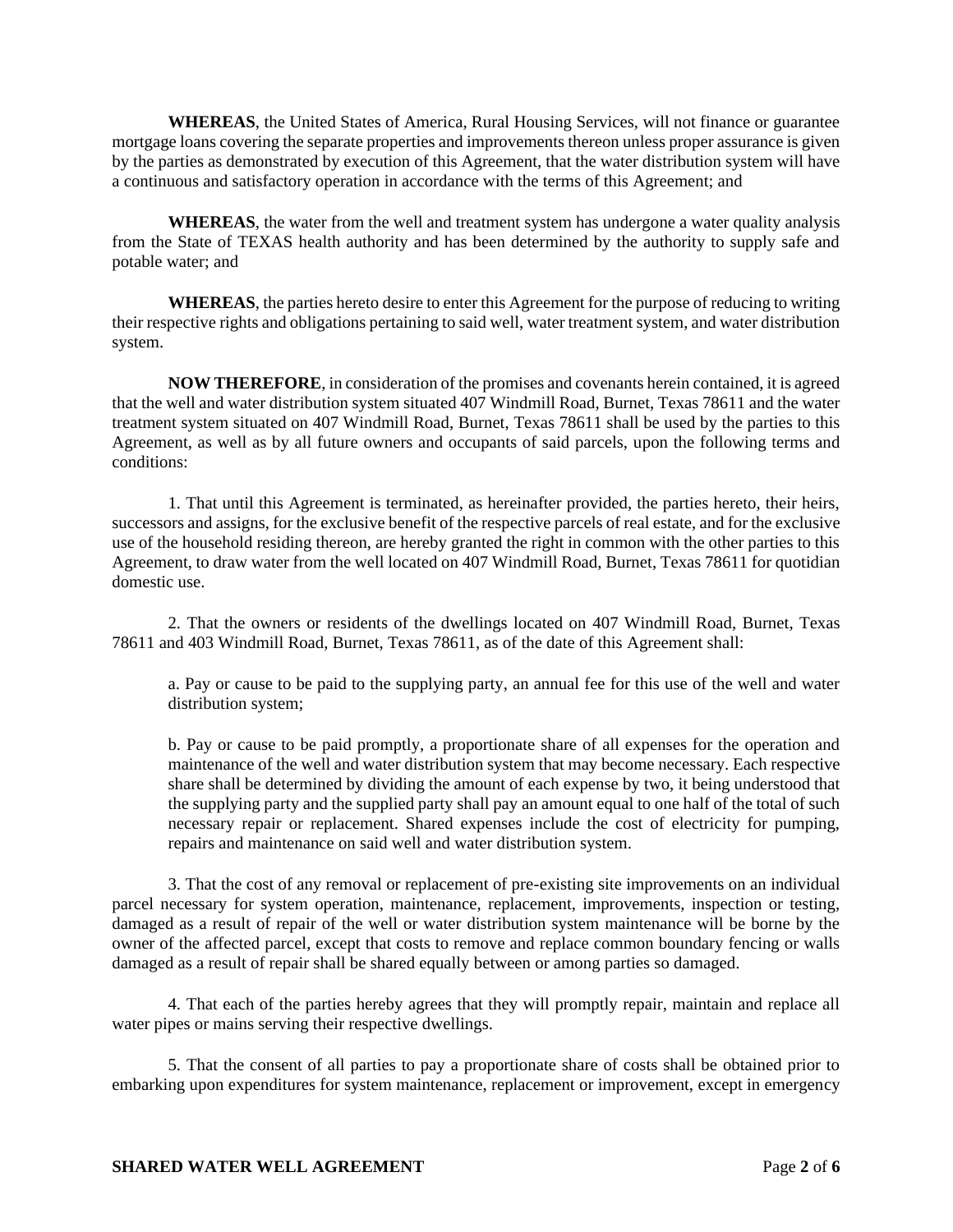situations. An arbitrator shall be chosen by the parties; shall be consulted in the event the parties cannot agree regarding the said expenditures; and the arbitrator's decision shall be definitive.

6. That the supplied party shall pay to the supplying party his/her proportionate share for the cost of energy for the operation of the pumping equipment. This cost shall be determined by a separate meter upon each dwelling and for each parcel.

7. That it is the agreement of the parties hereto that the payment for energy cost shall be made not later than the  $15<sup>th</sup>$  day of each succeeding month during the term of this Agreement. In the event that any such payment remains unpaid for a period of 30 days, the supplying party may terminate the supply of water to the supplied party until all arrearages in payment are received by the supplying party.

8. That it is the agreement of the parties that they shall permit a third party to cure a default of payment or other obligation and shall permit water distribution service to be reinstated upon such curative action.

9. That each of the parties to this Agreement does hereby grant to the other, his heirs, successors and assigns, such easements over, across and through the respective parcels as shall be reasonably necessary for the construction of the well, maintenance of water pipes, pumping equipment, mains, electrical wiring and conduit consistent with the purposes of this Agreement.

10. That no party may install landscaping or improvements that will impair the use of said easements.

11. That each party shall have the right to act to correct an emergency situation and shall have access to the pertinent parcel in the absence of the other. An emergency situation shall be defined as the failure of any shared portion of the system to deliver water upon demand.

12. That only those parcels of real estate hereinabove described and the dwellings or improvements located thereon shall be permitted to receive water from said well and pumping equipment; and each of the parties hereto does hereby covenant and agree that he/she will not allow or permit other persons, other than household guests, to take, draw, use or receive water from the well, nor permit other persons to connect to the pipes or mains serving his/her respective parcel.

13. That each party shall have the right to draw or use water from the well for purposes of supplying water to livestock or for agronomic use that does not exceed one  $(1)$  acre.

14. That in the event the referenced well shall become contaminated and shall no longer supply water suitable for domestic consumption, or shall no longer supply water adequate for the needs of all relevant parties, or in the event that another source of water shall become available to the respective parcels, then the rights and obligations of the parties created by this Agreement shall cease and terminate in accordance with the terms and conditions hereinafter described.

15. That upon the availability of such other source of water, it is contemplated that a reasonable time shall be allowed to effectuate the necessary connections to the new source.

16. That the respective rights and obligations of the parties shall continue until the parties who wish to terminate their participation in the Well Agreement have executed and filed a written statement of termination at the Office of the Register of Deeds of the County of BURNET, State of TEXAS. Upon termination of participation in this Agreement, the owner and occupant of each residence which is

## **SHARED WATER WELL AGREEMENT** Page 3 of 6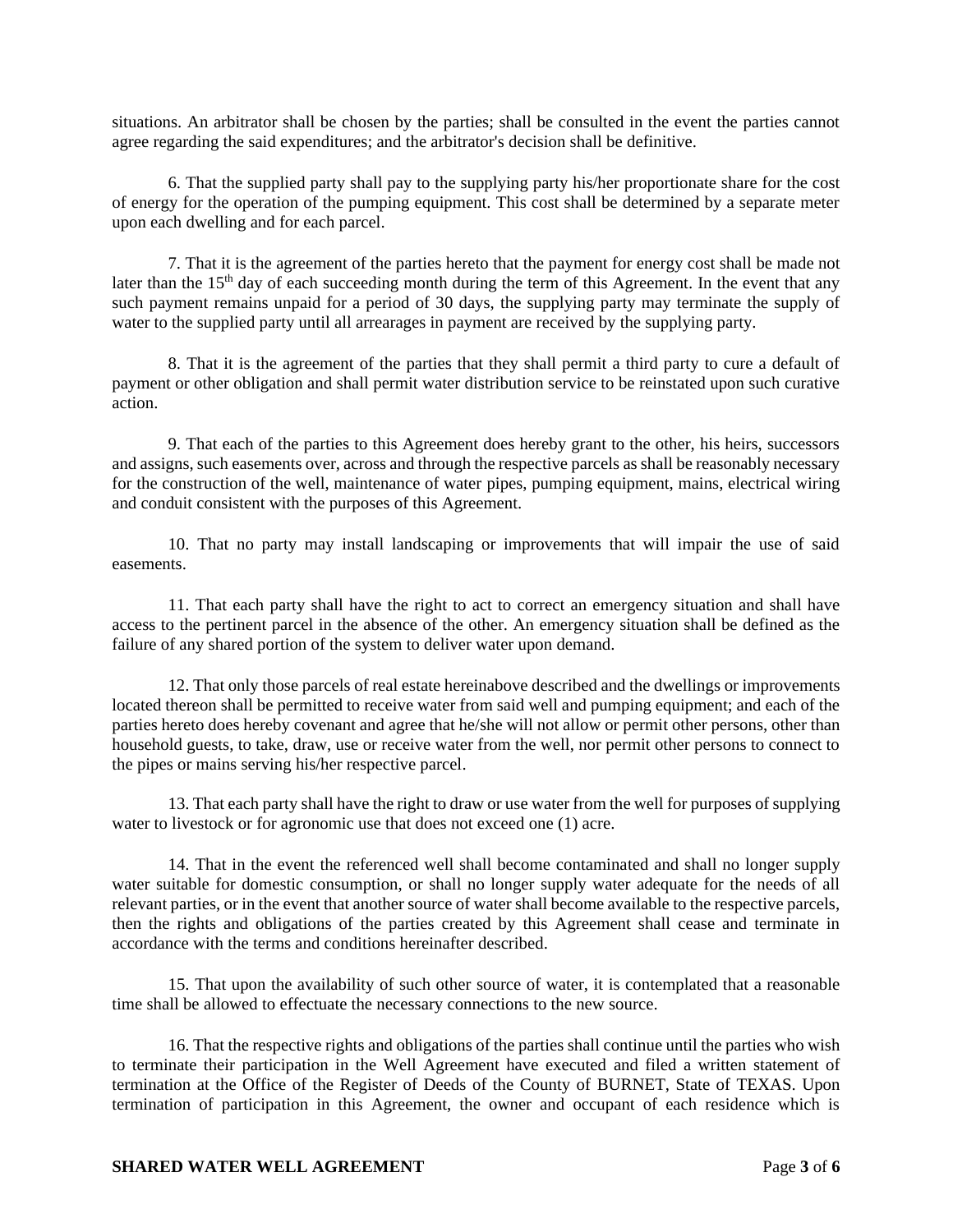terminated from the Agreement shall have no further right to the use of the well. The terminated parties shall disconnect their respective lateral connection from said well system and shall have no further obligation to pay or collect for maintenance and related expenses incurred thereafter. The costs of disconnection from the well and water system shall be borne by the owner of the pertinent parcel.

17. That the undersigned parties shall permit periodic well water sampling and testing by a responsible authority at the request of an undersigned party, mortgagee or the United States of America, Rural Housing Services.

18. That the said well and this Agreement, if amended, shall serve no more than two single family dwelling units or two parcels, including any agricultural use on said parcels or secondary living quarters located upon such parcels, notwithstanding the ability of the parties to make other amendments to this Agreement.

19. That the parties may amend this Agreement to assure equitable distribution of shared costs and responsibilities; however, this Agreement may not be amended during the term of a Federally-insured (direct) or guaranteed mortgage on any property served, except as provided herein, for the purpose of adding to the prescribed number of parties.

20. That the term of this Agreement shall be perpetual, except as herein limited.

21. That the benefits and burdens of this Agreement shall constitute a covenant running with the parcels of land herein described and shall be binding upon the heirs, successors in title and assigns of the parties hereto. IN WITNESS WHEREOF, the parties have hereunto set their hands and seal the day and year first above written.

Supplying Party: DATE\_\_\_\_\_\_\_\_\_\_\_\_\_\_\_\_\_\_\_\_\_\_\_\_\_\_\_\_\_\_\_ BRYAN T. WEST  $\Box$ DORA R. WEST Supplied Party: DATE\_\_\_\_\_\_\_\_\_\_\_\_\_\_\_\_\_\_\_\_\_\_\_\_\_\_\_\_\_\_\_ BRYAN T. WEST, JR. DATE\_\_\_\_\_\_\_\_\_\_\_\_\_\_\_\_\_\_\_\_\_\_\_\_\_\_\_\_\_\_\_ BRITNY WEST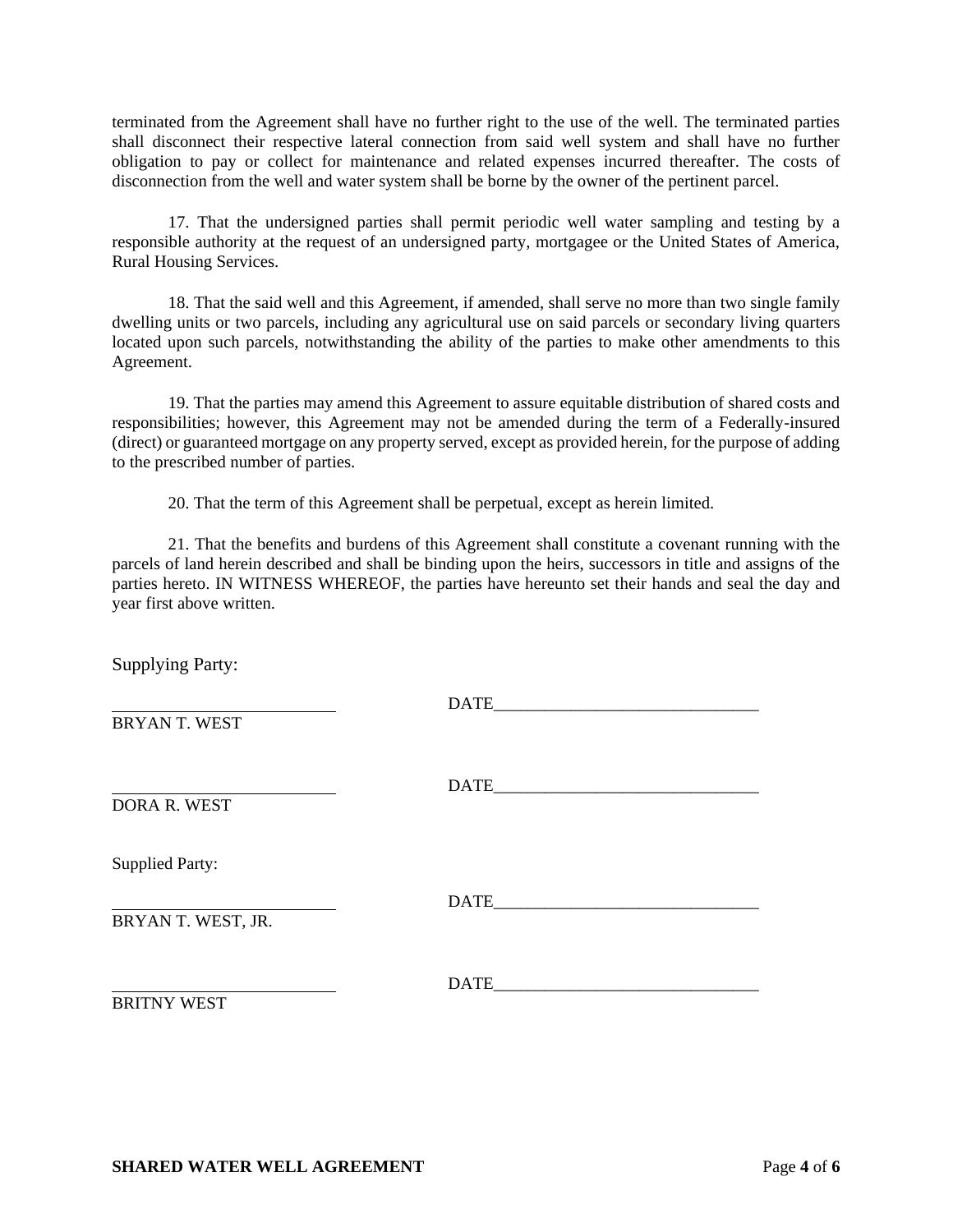| <b>COUNTY OF BURNET</b><br><b>STATE OF TEXAS</b> |                               |  |
|--------------------------------------------------|-------------------------------|--|
| T. WEST.                                         |                               |  |
|                                                  | Notary Public, State of Texas |  |
| <b>COUNTY OF BURNET</b>                          |                               |  |
| <b>STATE OF TEXAS</b>                            |                               |  |
| R. WEST.                                         |                               |  |
|                                                  | Notary Public, State of Texas |  |
| <b>COUNTY OF BURNET</b>                          |                               |  |
| <b>STATE OF TEXAS</b>                            |                               |  |
| T. WEST, JR.                                     |                               |  |

Notary Public, State of Texas My commission expires: \_\_\_\_\_\_\_\_\_\_\_\_\_\_\_\_

\_\_\_\_\_\_\_\_\_\_\_\_\_\_\_\_\_\_\_\_\_\_\_\_\_\_\_\_\_\_\_\_\_\_\_\_